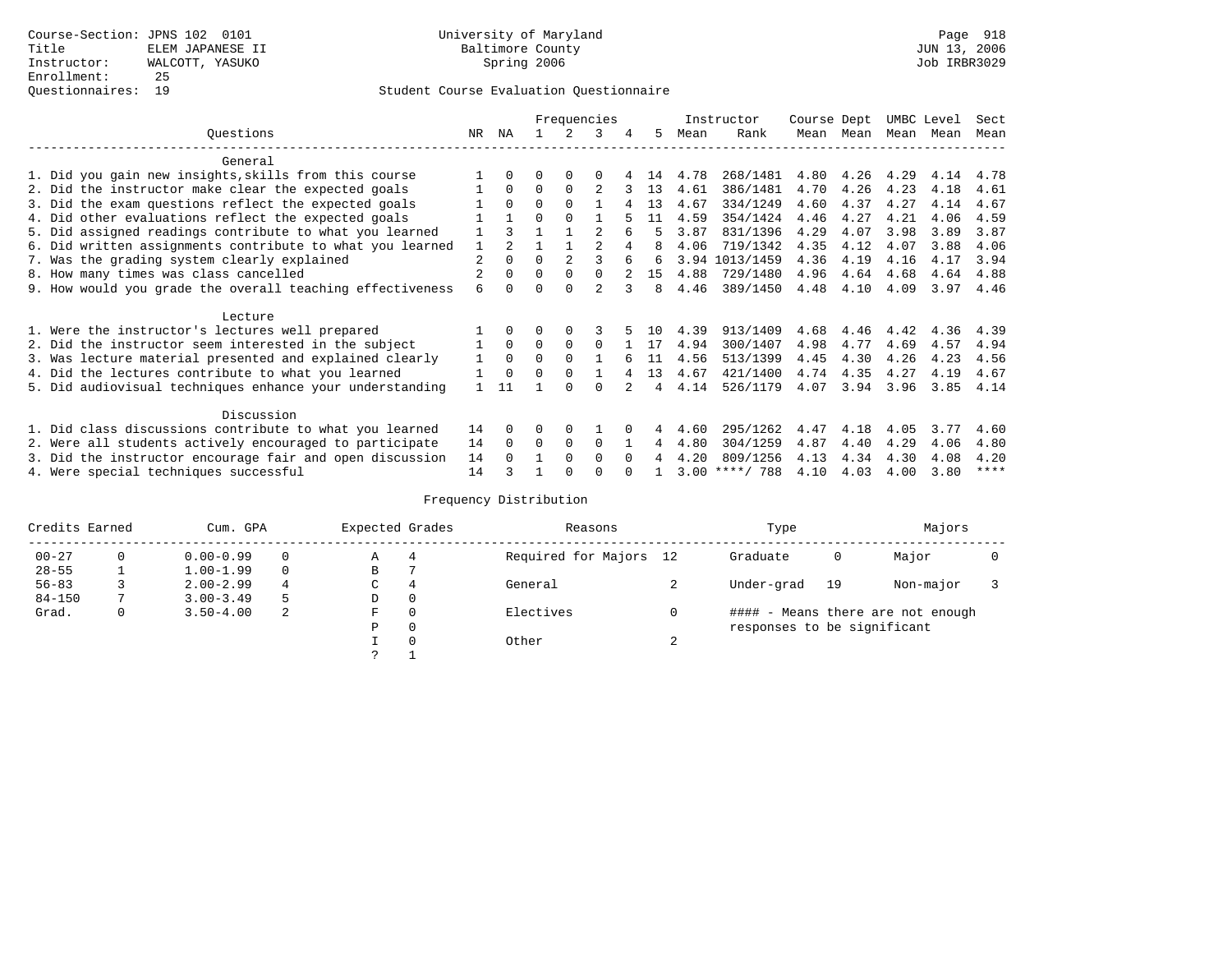## Questionnaires: 16 Student Course Evaluation Questionnaire

|                                                           |             |          | Frequencies |                |                |          |    | Instructor |          | Course Dept |      | UMBC Level |      | Sect |
|-----------------------------------------------------------|-------------|----------|-------------|----------------|----------------|----------|----|------------|----------|-------------|------|------------|------|------|
| Ouestions                                                 | NR.         | ΝA       |             |                | 3              |          | 5. | Mean       | Rank     | Mean        | Mean | Mean       | Mean | Mean |
| General                                                   |             |          |             |                |                |          |    |            |          |             |      |            |      |      |
| 1. Did you gain new insights, skills from this course     | $\Omega$    | $\Omega$ | O           | $\Omega$       |                |          | 14 | 4.81       | 225/1481 | 4.80        | 4.26 | 4.29       | 4.14 | 4.81 |
| 2. Did the instructor make clear the expected goals       | O           | $\Omega$ | $\Omega$    | $\Omega$       |                |          | 13 | 4.75       | 228/1481 | 4.70        | 4.26 | 4.23       | 4.18 | 4.75 |
| 3. Did the exam questions reflect the expected goals      |             | $\Omega$ | $\Omega$    | $\Omega$       |                |          | 11 | 4.56       | 442/1249 | 4.60        | 4.37 | 4.27       | 4.14 | 4.56 |
| 4. Did other evaluations reflect the expected goals       | O           |          | $\Omega$    | $\Omega$       |                |          | я  | 4.40       | 557/1424 | 4.46        | 4.27 | 4.21       | 4.06 | 4.40 |
| 5. Did assigned readings contribute to what you learned   | $\mathbf 0$ | $\Omega$ |             | $\Omega$       | $\mathfrak{D}$ |          | 10 | 4.50       | 297/1396 | 4.29        | 4.07 | 3.98       | 3.89 | 4.50 |
| 6. Did written assignments contribute to what you learned | 0           | $\Omega$ | $\Omega$    | $\mathfrak{D}$ | $\cap$         |          | 12 | 4.50       | 303/1342 | 4.35        | 4.12 | 4.07       | 3.88 | 4.50 |
| 7. Was the grading system clearly explained               | $\Omega$    | $\Omega$ | $\Omega$    | $\Omega$       |                |          | 10 | 4.56       | 390/1459 | 4.36        | 4.19 | 4.16       | 4.17 | 4.56 |
| 8. How many times was class cancelled                     | $\Omega$    | $\Omega$ | $\Omega$    | $\Omega$       | $\Omega$       | $\cap$   | 16 | 5.00       | 1/1480   | 4.96        | 4.64 | 4.68       | 4.64 | 5.00 |
| 9. How would you grade the overall teaching effectiveness | 5           |          | U           | ∩              | U              | 5        | 5  | 4.50       | 334/1450 | 4.48        | 4.10 | 4.09       | 3.97 | 4.50 |
| Lecture                                                   |             |          |             |                |                |          |    |            |          |             |      |            |      |      |
| 1. Were the instructor's lectures well prepared           |             |          |             |                |                |          |    | 4.64       | 603/1409 | 4.68        | 4.46 | 4.42       | 4.36 | 4.82 |
| 2. Did the instructor seem interested in the subject      | 5           | $\Omega$ | $\Omega$    | $\Omega$       | $\Omega$       | $\Omega$ | 11 | 5.00       | 1/1407   | 4.98        | 4.77 | 4.69       | 4.57 | 5.00 |
| 3. Was lecture material presented and explained clearly   | 5           | $\Omega$ | $\Omega$    | $\Omega$       | $\Omega$       |          | 6  | 4.55       | 523/1399 | 4.45        | 4.30 | 4.26       | 4.23 | 4.40 |
| 4. Did the lectures contribute to what you learned        | 5           | $\Omega$ | $\Omega$    | $\Omega$       | $\Omega$       |          | 9  | 4.82       | 239/1400 | 4.74        | 4.35 | 4.27       | 4.19 | 4.78 |
| 5. Did audiovisual techniques enhance your understanding  | 5           |          |             |                |                |          |    | 4.00       | 590/1179 | 4.07        | 3.94 | 3.96       | 3.85 | 4.00 |
| Discussion                                                |             |          |             |                |                |          |    |            |          |             |      |            |      |      |
| 1. Did class discussions contribute to what you learned   | 6           | $\Omega$ | U           | $\Omega$       |                |          | 5. | 4.40       | 437/1262 | 4.47        | 4.18 | 4.05       | 3.77 | 4.40 |
| 2. Were all students actively encouraged to participate   | 6           | $\Omega$ | $\Omega$    | $\Omega$       | $\Omega$       |          | 9  | 4.90       | 211/1259 | 4.87        | 4.40 | 4.29       | 4.06 | 4.90 |
| 3. Did the instructor encourage fair and open discussion  | 6           |          | O           | $\Omega$       | $\mathfrak{D}$ |          |    | 4.10       | 860/1256 | 4.13        | 4.34 | 4.30       | 4.08 | 4.10 |
| 4. Were special techniques successful                     | 6           |          |             |                |                |          |    | 4.10       | 370/788  | 4.10        | 4.03 | 4.00       | 3.80 | 4.10 |

| Credits Earned |   | Cum. GPA      |  |             | Expected Grades | Reasons             | Type                        | Majors |                                   |                          |
|----------------|---|---------------|--|-------------|-----------------|---------------------|-----------------------------|--------|-----------------------------------|--------------------------|
| $00 - 27$      |   | $0.00 - 0.99$ |  | Α           |                 | Required for Majors | Graduate                    | 0      | Major                             |                          |
| $28 - 55$      |   | $1.00 - 1.99$ |  | B           | 6               |                     |                             |        |                                   |                          |
| $56 - 83$      | 0 | $2.00 - 2.99$ |  | $\sim$<br>◡ |                 | General             | Under-grad                  | 16     | Non-major                         | $\overline{\phantom{a}}$ |
| $84 - 150$     | 2 | $3.00 - 3.49$ |  | D           | 0               |                     |                             |        |                                   |                          |
| Grad.          | 0 | $3.50 - 4.00$ |  | F           | 0               | Electives           |                             |        | #### - Means there are not enough |                          |
|                |   |               |  | Ρ           | 0               |                     | responses to be significant |        |                                   |                          |
|                |   |               |  |             | 0               | Other               |                             |        |                                   |                          |
|                |   |               |  | C.          |                 |                     |                             |        |                                   |                          |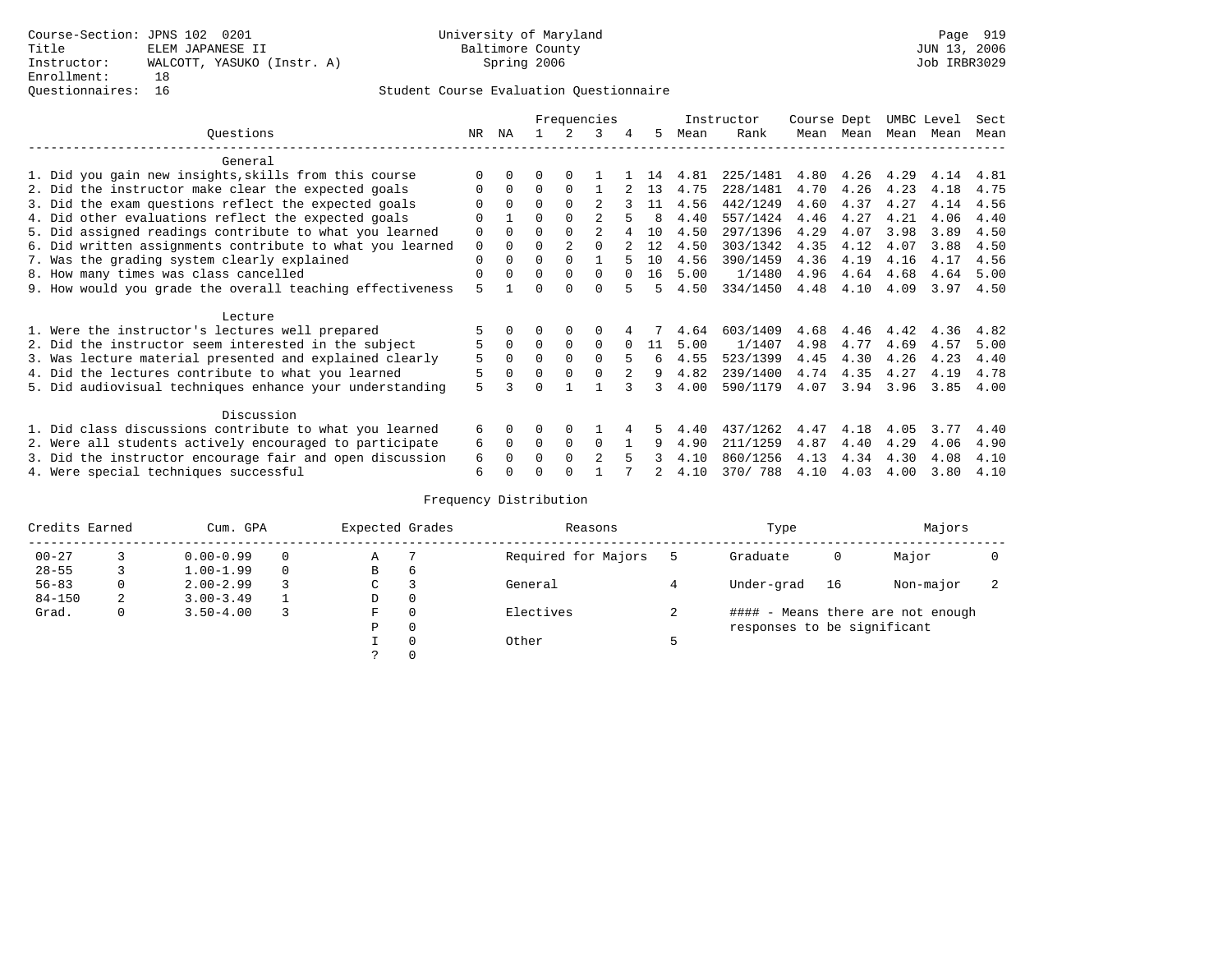### Student Course Evaluation Questionnaire

|                                                           |             | Frequencies |          |                |                |          |    |      | Instructor       | Course Dept |           | UMBC Level |           | Sect |
|-----------------------------------------------------------|-------------|-------------|----------|----------------|----------------|----------|----|------|------------------|-------------|-----------|------------|-----------|------|
| Ouestions                                                 | NR          | ΝA          |          | 2              | 3              | 4        | 5  | Mean | Rank             |             | Mean Mean |            | Mean Mean | Mean |
| General                                                   |             |             |          |                |                |          |    |      |                  |             |           |            |           |      |
| 1. Did you gain new insights, skills from this course     |             | $\Omega$    | 0        | $\Omega$       |                |          | 14 | 4.81 | 225/1481         | 4.80        | 4.26      | 4.29       | 4.14      | 4.81 |
| 2. Did the instructor make clear the expected goals       | 0           | $\Omega$    | 0        | $\Omega$       |                |          | 13 | 4.75 | 228/1481         | 4.70        | 4.26      | 4.23       | 4.18      | 4.75 |
| 3. Did the exam questions reflect the expected goals      |             | $\Omega$    | $\Omega$ | $\Omega$       |                |          | 11 | 4.56 | 442/1249         | 4.60        | 4.37      | 4.27       | 4.14      | 4.56 |
| 4. Did other evaluations reflect the expected goals       | $\Omega$    |             | U        | $\Omega$       | 2              |          | 8  | 4.40 | 557/1424         | 4.46        | 4.27      | 4.21       | 4.06      | 4.40 |
| 5. Did assigned readings contribute to what you learned   | 0           | $\Omega$    | 0        | $\Omega$       | 2              |          | 10 | 4.50 | 297/1396         | 4.29        | 4.07      | 3.98       | 3.89      | 4.50 |
| 6. Did written assignments contribute to what you learned | $\mathbf 0$ | $\Omega$    | $\Omega$ | $\overline{2}$ | $\Omega$       |          | 12 | 4.50 | 303/1342         | 4.35        | 4.12      | 4.07       | 3.88      | 4.50 |
| 7. Was the grading system clearly explained               | 0           | $\Omega$    | 0        | $\Omega$       |                |          | 10 | 4.56 | 390/1459         | 4.36        | 4.19      | 4.16       | 4.17      | 4.56 |
| 8. How many times was class cancelled                     | 0           | $\Omega$    | $\Omega$ | $\Omega$       | $\Omega$       | $\cap$   | 16 | 5.00 | 1/1480           | 4.96        | 4.64      | 4.68       | 4.64      | 5.00 |
| 9. How would you grade the overall teaching effectiveness | 13          |             |          | <sup>n</sup>   | <sup>n</sup>   |          |    |      | $4.33$ ****/1450 | 4.48        | 4.10      | 4.09       | 3.97      | 4.50 |
| Lecture                                                   |             |             |          |                |                |          |    |      |                  |             |           |            |           |      |
| 1. Were the instructor's lectures well prepared           | 12          |             |          | 0              | 0              |          | 4  | 5.00 | 1/1409           | 4.68        | 4.46      | 4.42       | 4.36      | 4.82 |
| 2. Did the instructor seem interested in the subject      | 12          | $\Omega$    | $\Omega$ | 0              | $\mathbf 0$    | $\Omega$ | 4  | 5.00 | 1/1407           | 4.98        | 4.77      | 4.69       | 4.57      | 5.00 |
| 3. Was lecture material presented and explained clearly   | 12          | $\Omega$    | $\Omega$ | $\Omega$       | $\Omega$       |          |    | 4.25 | 828/1399         | 4.45        | 4.30      | 4.26       | 4.23      | 4.40 |
| 4. Did the lectures contribute to what you learned        | 12          | $\Omega$    | $\Omega$ | $\Omega$       | $\Omega$       |          | 3  | 4.75 | 312/1400         | 4.74        | 4.35      | 4.27       | 4.19      | 4.78 |
| 5. Did audiovisual techniques enhance your understanding  | 12          |             |          |                |                |          |    |      | $3.00$ ****/1179 | 4.07        | 3.94      | 3.96       | 3.85      | 4.00 |
| Discussion                                                |             |             |          |                |                |          |    |      |                  |             |           |            |           |      |
| 1. Did class discussions contribute to what you learned   | 6           | $\Omega$    |          | $\Omega$       |                |          |    | 4.40 | 437/1262         | 4.47        | 4.18      | 4.05       | 3.77      | 4.40 |
| 2. Were all students actively encouraged to participate   |             |             |          | 0              | $\Omega$       |          | 9  | 4.90 | 211/1259         | 4.87        | 4.40      | 4.29       | 4.06      | 4.90 |
| 3. Did the instructor encourage fair and open discussion  | 6           |             |          | $\Omega$       | $\mathfrak{D}$ | 5        |    | 4.10 | 860/1256         | 4.13        | 4.34      | 4.30       | 4.08      | 4.10 |
| 4. Were special techniques successful                     | 6           |             |          |                |                |          |    | 4.10 | 370/ 788         | 4.10        | 4.03      | 4.00       | 3.80      | 4.10 |

| Credits Earned |   | Cum. GPA      |  |             | Expected Grades | Reasons             | Type                        | Majors |                                   |                          |
|----------------|---|---------------|--|-------------|-----------------|---------------------|-----------------------------|--------|-----------------------------------|--------------------------|
| $00 - 27$      |   | $0.00 - 0.99$ |  | Α           |                 | Required for Majors | Graduate                    | 0      | Major                             |                          |
| $28 - 55$      |   | $1.00 - 1.99$ |  | B           | 6               |                     |                             |        |                                   |                          |
| $56 - 83$      | 0 | $2.00 - 2.99$ |  | $\sim$<br>◡ |                 | General             | Under-grad                  | 16     | Non-major                         | $\overline{\phantom{a}}$ |
| $84 - 150$     | 2 | $3.00 - 3.49$ |  | D           | 0               |                     |                             |        |                                   |                          |
| Grad.          | 0 | $3.50 - 4.00$ |  | F           | 0               | Electives           |                             |        | #### - Means there are not enough |                          |
|                |   |               |  | Ρ           | 0               |                     | responses to be significant |        |                                   |                          |
|                |   |               |  |             | 0               | Other               |                             |        |                                   |                          |
|                |   |               |  | C.          |                 |                     |                             |        |                                   |                          |